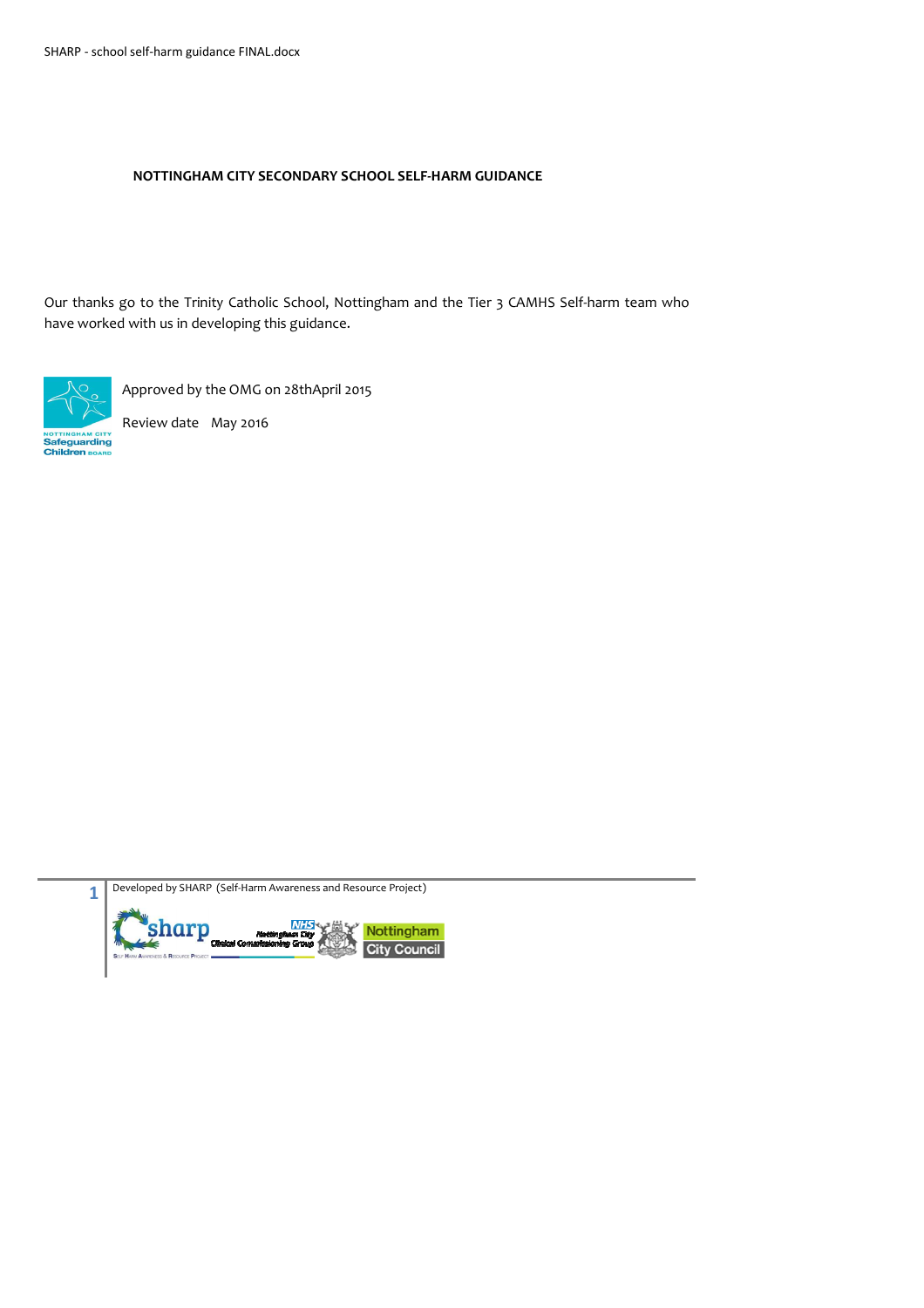#### **CONTENTS**

|                                                                                       | Page number             |
|---------------------------------------------------------------------------------------|-------------------------|
|                                                                                       |                         |
|                                                                                       |                         |
| The purpose of a school self-harm guidance                                            | $\overline{\mathbf{3}}$ |
| School checklist for embedding the self-harm guidance                                 | 4                       |
| What is self-harm? How common is it and the link between self-                        | $\overline{5}$          |
| harm and suicide, warning signs, the influence of digital culture and<br>social media |                         |
| Responding to self-harm in individual students The initial person,                    | 8                       |
| the designated person, involving parents/carers                                       |                         |
| Support for students who self-harm                                                    | 10                      |
| Parents/carers                                                                        | 11                      |
| <b>Friends</b>                                                                        | 11                      |
| Strategies for preventing and managing contagion of self-harm                         | 12                      |
| Acts of significant Self-harm resulting in death                                      | 13                      |
| Appendix 1 - Self-harm and attempted suicide treatment pathway                        | 15                      |
| Appendix 2 - Sample incident form                                                     | 16                      |
| Appendix 3 - Agencies and useful resources                                            | 17                      |
| Appendix 4 - Distraction and coping strategies                                        | 18                      |
| Relationships to other policies                                                       | 19                      |
| References and further reading                                                        | 19                      |

**2** Developed by SHARP (Self-Harm Awareness and Resource Project)

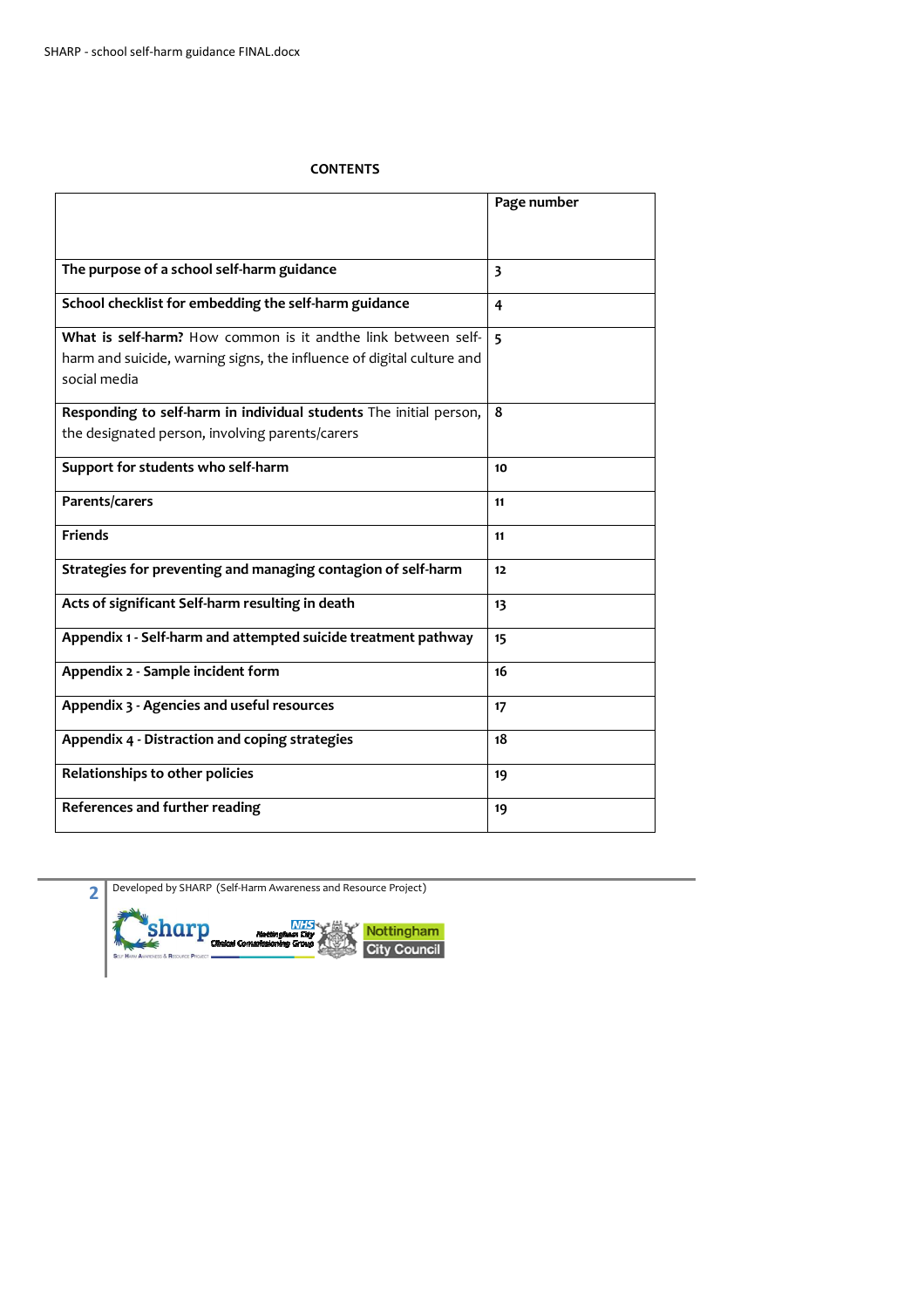#### **THE PURPOSE OF SCHOOL SELF-HARM GUIDANCE**

This guidance is for use in relation to secondary school aged students and aims to ensure that there are robust, clear guidelines for all secondary school staff in managing issues related to self-harm and suicidal behaviours.

School have a duty of care towards their students, referred to in Common Law as 'loco parentis'. Therefore the same reasonable care should be taken of the student as a parent would give which includesdoing what is reasonable in the circumstances forthe purpose of safeguarding or promoting the welfare of the child(Children Act 1989 Section 3 (5)). As students spend a significant amount of their time in school, learning in a supportive and open environment is key in ensuring that students reach their potential in every area of their lives; physical,social, emotional and spiritual. Therefore it is essential that school create and maintain a culture where professionals can intervene and manage young people who present with self-harm and suicidal behaviours effectively. Measures to address issues arising due to student self-harm need to be supportive, and not inadvertently punish the behaviour or compound the issues leading to the self-harm behaviour. Teachers should take into account the needs and wishes of the student as an individual as well as considering their age, understanding andany risk of harm(NUT 2013-14).

The Truth Hurts inquiry (MHF 2010) found that schools based work seems to be one of the most promising areas where the issue can be tackled. **Many young people want someone who will listen to them about their everyday worries and troubles and felt that if they had had this support they may not have gone on to self-harm.** The inquiry also found that school strategies tended to be more successful where they were implemented in the context of a whole school approach to promote positive mental health for all school members.

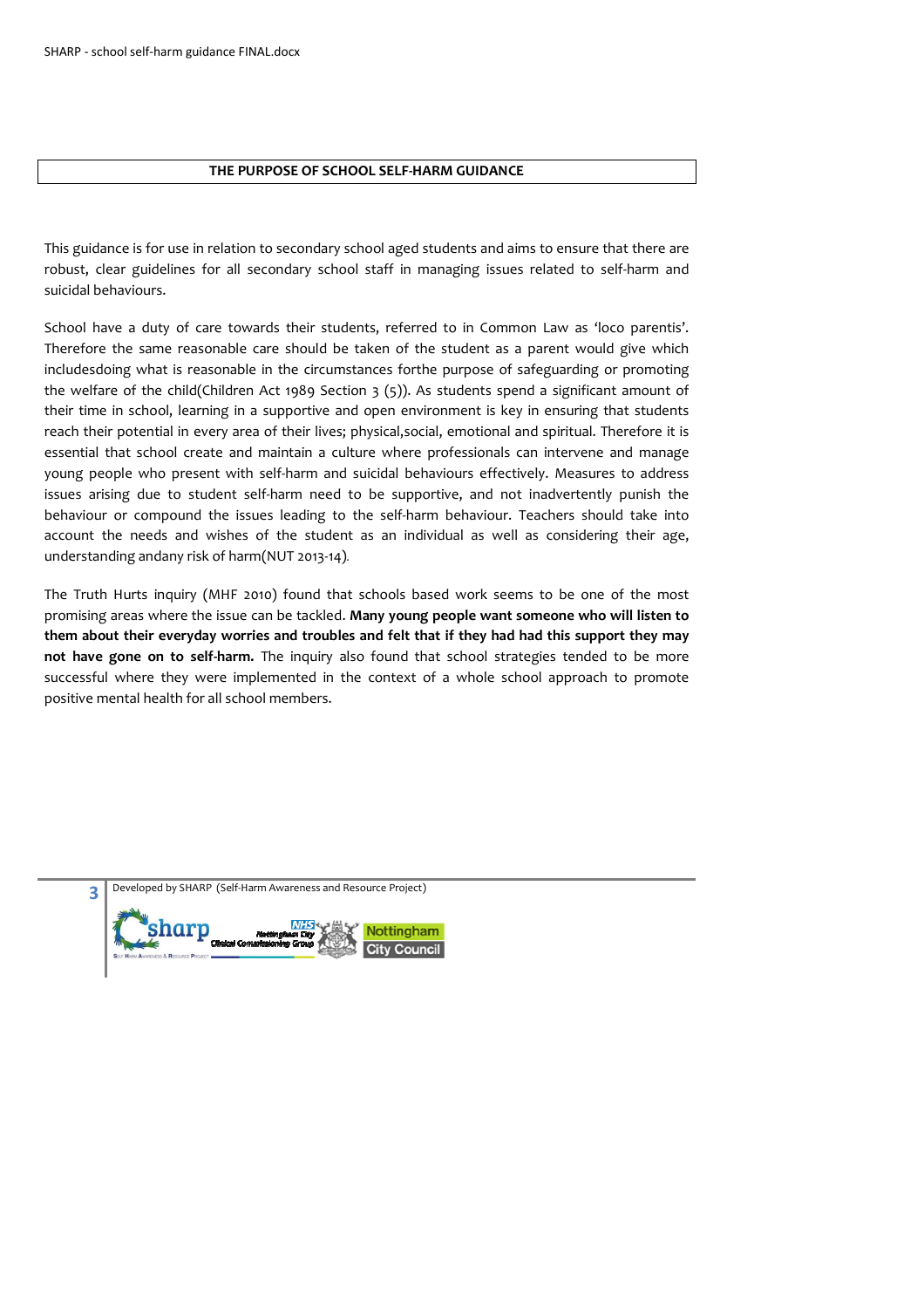#### **SCHOOL CHECKLIST FOR EMBEDDING THE SELF-HARM GUIDANCE**

The school self-harm guidance is accessible for all staff includingnon-teaching staff so that they can provide appropriate and sensitive support to students

School promotes a culture of openness where students know they will be listened to and not judged

All new and current members of staff receive regular self-harm training at least every three years

Within school there is appropriate support for staff that are impacted by self-harm incidents

Information about emotional well-being support services is widely available and visible within school for staff and students

The self-harm and attempted suicide treatment pathway (appendix 1) is consistently applied when dealing with self-harm incidents

Students are actively engaged and given a voice when talking about self-harm. This needs to include discussion about next steps that will be taken, how further support will be accessed and how and when relevant people will be informed. Confidentiality will be clearly explained to students at all times

Alongside the self-harm behaviour, school consider the students wider needs and facilitate support for these

School have a robust Individual Disaster Recovery Plan that addresses how significant events which affect the school community are effectively managed

#### **STAFF TRAINING**

It is vital that regular self-harm training is available to all members of staff in order to ensure the needs of students can be identified and met. This should enable them to recognise the signs of self-harming behaviour, be aware of the differences between self-harm and suicidal thoughts and ideation, and be clear about what actions they need to take to support the student. The Child and Adolescent Mental

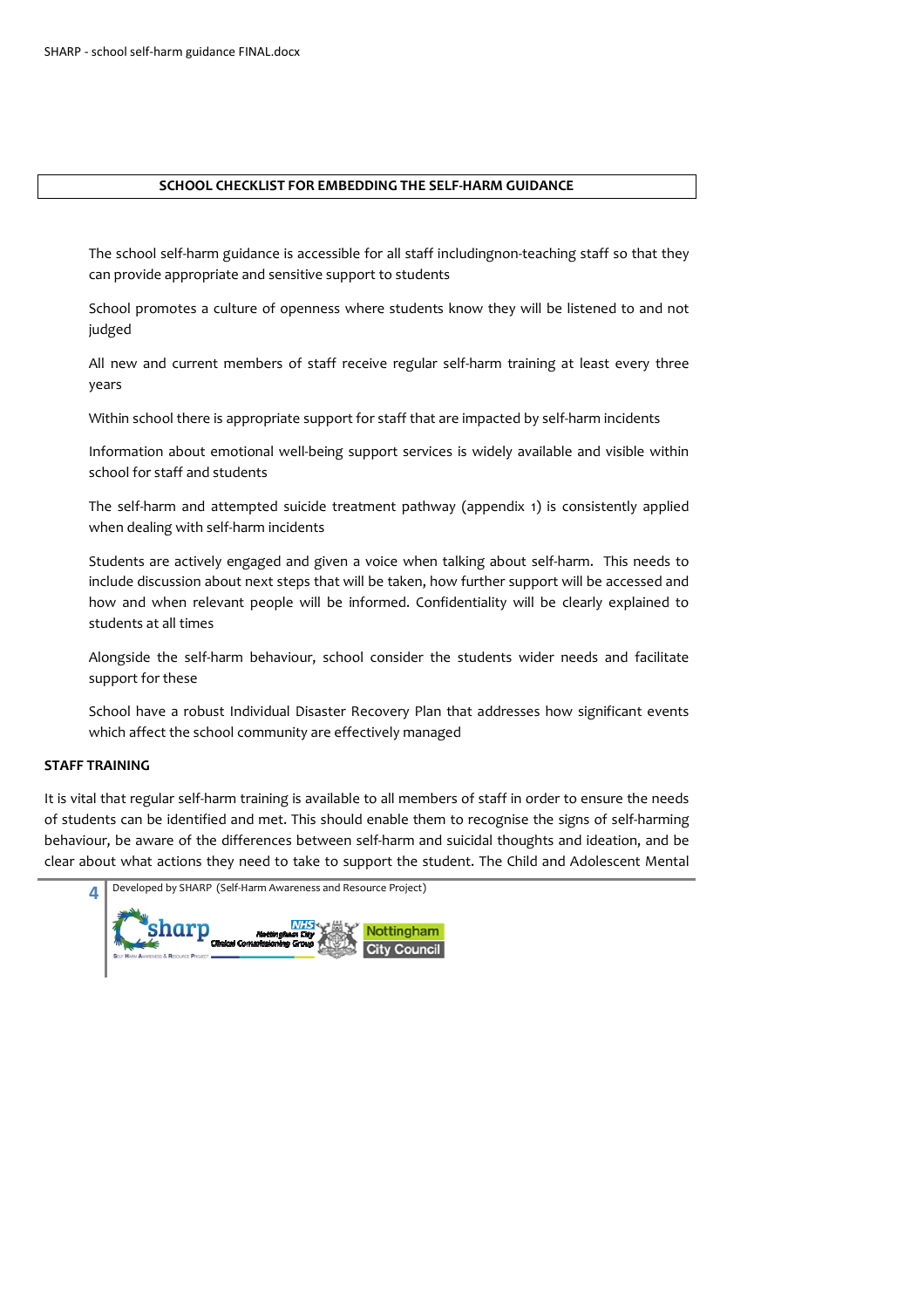Health Service (CAMHS) Self-harm Awareness and Resource Project (SHARP) currently offer training in this area and can be contacted for further information on 0115 8764000.Bite-size awareness sessions can be provided to school staff providing an understanding of self-harm, warning signs and how schools can support students and respond well. MindEd also provide an e-learning module for Universal professionals 'Self-harm and risky behaviour' which can be accessed via:https://www.minded.org.uk/course/view.php?id=89

#### **WHAT IS SELF-HARM?**

Self-harm is defined as:

*"Self-poisoning or injury, irrespective of the apparent purpose of the act"*(NICE 2011).

If a student self-harms, they do not automatically have a diagnosable mental health disorder as selfharm is not recognised as a discrete category under the Diagnostic Statistical Manual V (2013). In some cases there may be underlying mental health issues alongside self-harming behaviour, for example low mood or anxiety, and it can occur co-morbidly with other mental health disorders which are usually but not always diagnosed in later life.

Self-harm behaviour takes manyforms. It serves a variety of purposes and often helps people cope with emotions or situations that they are finding difficult.

Self-harm may help a person by:

- Providing relief from being emotionally overwhelmed and distressed
- Reducing tension
- Distractionfrom current difficulties
- Escaping from the situation
- Feeling something
- Feeling in control
- Punishing themselves
- So that they can take care of themselves afterwards

Self-harm can sometimes be thought of negatively as "attention-seeking behaviour". **However, ifthe best a student can do is deal with their experiences by hurting themselves, whether or not this is visible, it suggests that they need positive and affirming attention as well as support for the underlying issues.**Self-harm needs to be respected as the best way of coping that the student knows

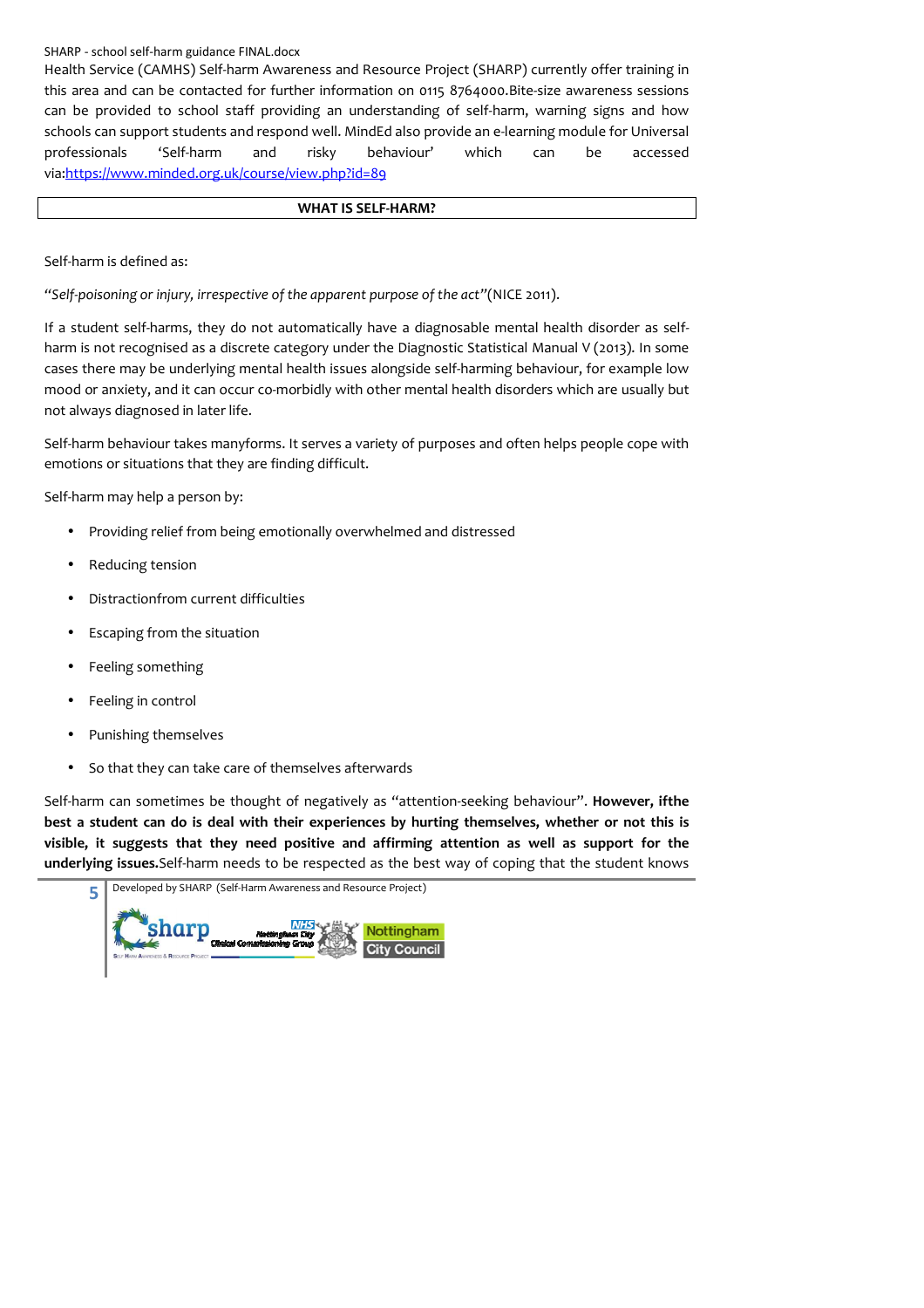about at the current time soit is vital that students are not given punitive sanctions in relation to selfharm but are provided with support. However, it is not a healthy way of coping and therefore messages may be given to students to prevent others frombeing encouraged to engage in this behaviour. Selfharm can occur when young people are going through difficult experiences for a variety of reasons which are often complex. Being aware of this and offering a listening ear can help a student to get the support they need. It is helpful to understand the young person as being 'distressed' and therefore to offer compassion and support to address their distress.

#### **HOW COMMON IS IT?**

There are limitations with research about the prevalence of self-harm. Some of the reasons for this include differing data collection methods, as well as young people not wanting to come forward in addition to the stigma and shame attached to mental health. However, current NHS figures show a 20% increase in 10-19 year olds presenting at hospital due to self-harm across England, Wales and Northern Ireland (BBC 2015). Research also shows that 1 in 12 children have self-harmed which equates to two to three young people in every class (Kings College 2011). The age at which most people start is 12, but some children as young as 7 have been known to self-harm.Currently an average of 24young people are assessedby CAMHS self-harm team on a monthly basis(shared with kind permission Tier 3 CAMHSSelf-Harm team).It is clear that self-harm is a common issue for young people.

#### **THE LINK BETWEEN SELF-HARM AND SUICIDE**

Self-harm behaviour is usually aimed at coping with life rather than ending it. However, there is an increased risk of suicide if someone already self-harms (NICE 2011). Therefore it is essential that each incident of self-harm and any concerns regarding suicidality are responded to appropriately and taken seriously.

**Suicidality** has a number of components:

Some young people may say things like, 'I wish I was not here' or 'I wish I was dead' however this does not always mean they want to take their own life.

**Intent**: Whether there is a desire to end life, or whether this desire is a way of feeling able to cope

**Ideation**: Thoughts or considerations about ending life, can be fleeting or involve detailed planning

**Preparation:** There is strong intent to end life and a plan of how to do it

**Behaviour:** Acting out a plan with intent to complete suicide e.g. Collecting pills, researched methods of lethality, gave away valuable, wrote a suicide note

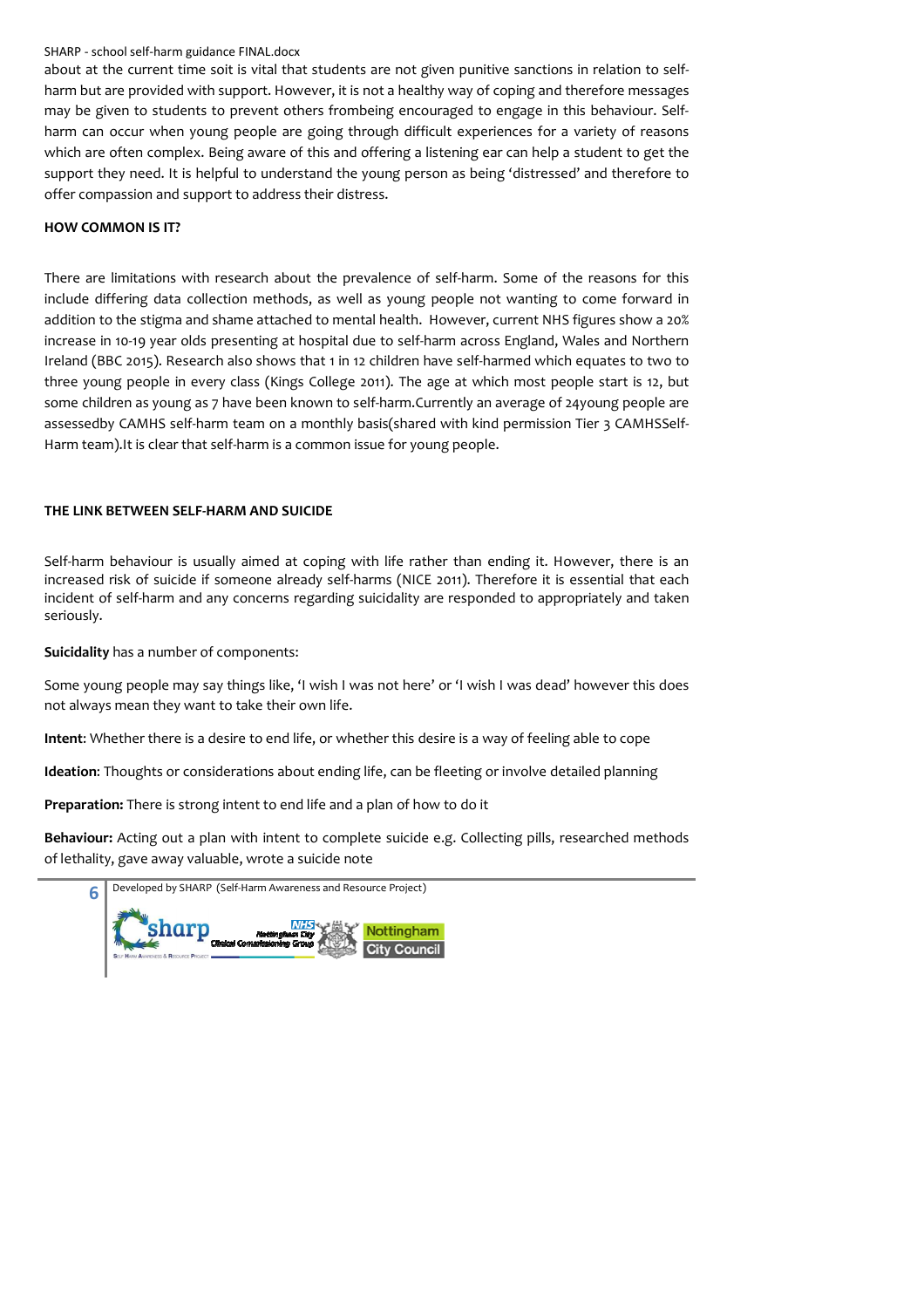**Suicidal gesture/attempt:** A non-fatal self-directed potentially injurious behaviour, with any intent to die as a result of the behavior. A suicide attempt may or may not result in injury

#### **Completed suicide:** The act of intentionally taking one's own life

If you have concerns about a student and suicidality you can contact CAMHS services for support. See 'Self-harm and suicidality treatment pathway' Appendix 1.

#### **WARNING SIGNS OF SELF-HARM**

School staff may become aware of warning signs which indicate a studentis experiencing difficulties that may lead to thoughts of self-harm orsuicide. These warning signs should **always** be taken seriously and staffobserving any of these warning signs should seek further advice from oneof the designated teachers for safeguarding children.

Possible warning signs include:

- Unexplained cuts, bruises or cigarette burns, usually on their wrists, arms, thighs and chest
- Signs they have been pulling out their hair
- Talking or joking about self-harm or suicide
- •Expressing feelings of failure, uselessness or loss of hope
- •Signs of low self-esteem, such as blaming themselves for problems or thinking that they are not good enough
- Signs of depression, such as low mood, tearfulness or a lack of motivation
- Increased isolation from friends or family, becoming sociallywithdrawn and not talking to others
- •Changes in clothing including keeping themselves covered even in hot weather

•Changes in eating / sleeping habits (e.g. student may appear overlytired if not sleeping well, may be secretive about eating or may rapidly lose or gain weight)

- Changes in activity and mood e.g. more aggressive or introvertedthan usual
- Lowering of academic achievement
- Abusing drugs or alcohol

The Royal College of Paediatrics and Child Health spokesperson (BBC 2015) has explained that there are links between young people experiencing a lot of pressures, becoming isolated and then finding that there is a lack of services to support them with self-harm which can perpetuate the issue.

# **THE INFLUENCE OF DIGITAL CULTURE AND SOCIAL MEDIA**

'WWW' (the World Wide Web) is like a neighbourhoodused by most young people for a variety of purposes; research, music, social, education, knowledge, shopping and business and is an integral part

| Developed by SHARP (Self-Harm Awareness and Resource Project)                                 |
|-----------------------------------------------------------------------------------------------|
| NHS.<br><b>Nottingham</b><br>Nottingnam City<br>Cinical Commissioning Group<br><b>Council</b> |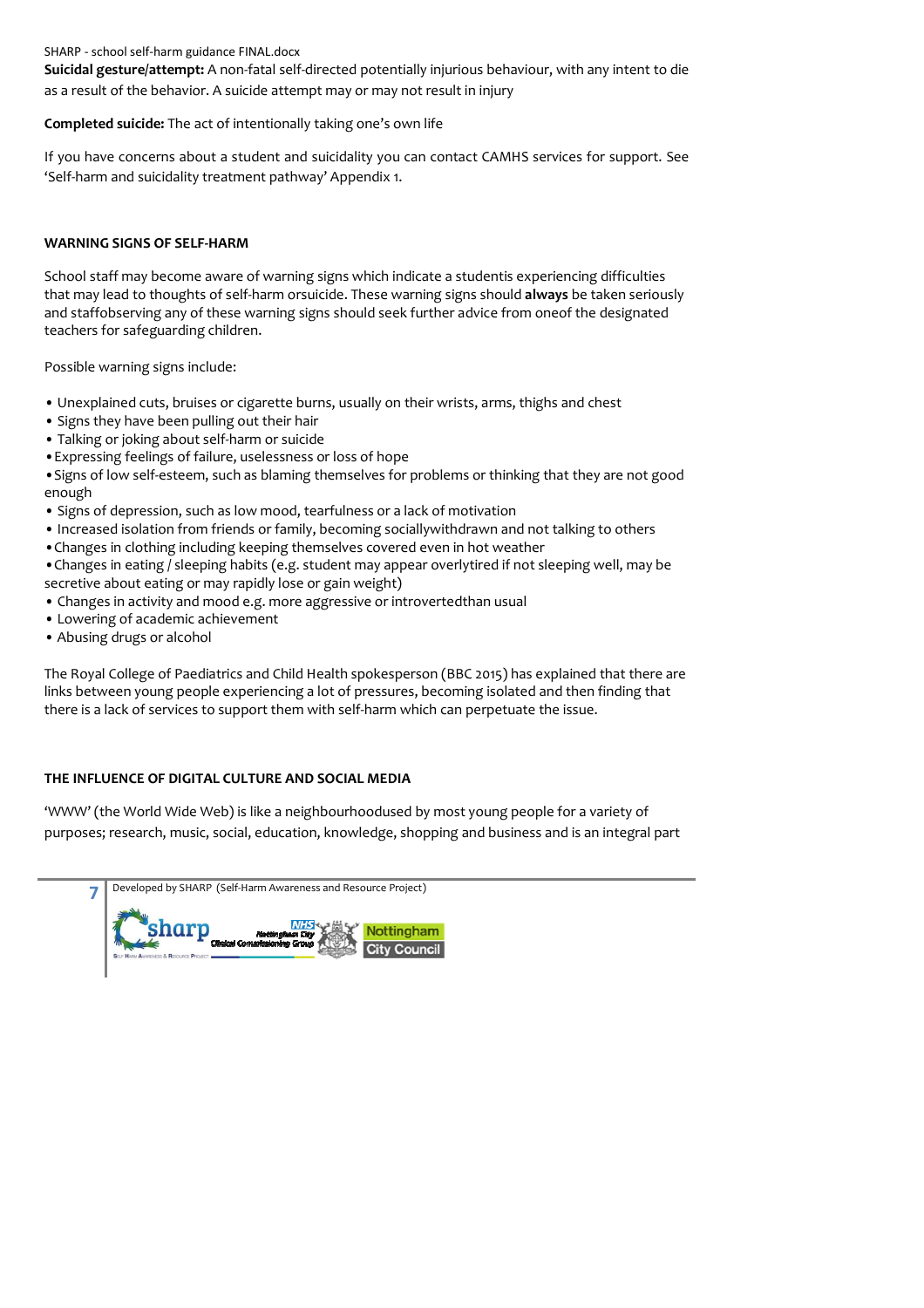of their life. Like any neighbourhood 'WWW' has some great places to visit with lots of benefits and it is really safe, however, some sites can be negative and dangerous.

Young people use various social media platforms to build entire communities based around dangerous behaviours such as self-harm. Anyone searching words like "cut", "cutting" or "suicidal" can locate dozens of photos, sometimes including graphic language across the image. Cyberbullying and pro-selfharm sites pose a danger to the emotional well-being of young people. It is possible that internet forum discussions among people who self-harm may encourage the behaviour. They may also spread knowledge of different self-harming techniques. It is also easy to access sites which give specific details of suicide methods.In their latest annual report, ChildLine(2013) highlighted the potential negative consequences of digital integration into young people's lives. In the past year there was an 87 per cent increase in the number of children contacting ChildLine about online bullying.

Schools have a crucial role to play in raising awareness around internet safety and can make use of good resources available:

https://www.thinkuknow.co.uk/Teachers/ CEOP link for teachers to support around online safety, with a focus on sexual exploitation, but also relevant to general online safety

http://www.internetmatters.org/educate/schools/secondary.htmlE-Safety for education

#### **RESPONDING TO SELF-HARM IN INDIVIDUAL STUDENTS**

Every school needs to have a robust and clear process in place for dealing withself-harm. The **'Selfharm and attempted suicide treatment pathway'**should be referred to alongside the below actions and considerations. It is important to remember that individuals may have spiritual or cultural beliefs that shape them and their families' views about self-harm. Enquire about these rather than making assumptions, so that these can be accounted for when supporting students.

#### **CONSENT, COMPETENCE AND CONFIDENTIALITY**

 "Taking into account age and understanding, workers should always involve children and young people in discussion and decision making about their treatment and care. Similarly there should be clear explanation about what is going to happen and the choice and rationale for certain treatments. Young people aged 16 and 17 are presumed to have the competence to give consent for themselves. Younger children who fully understand what is involved and can weigh up theinformation needed to

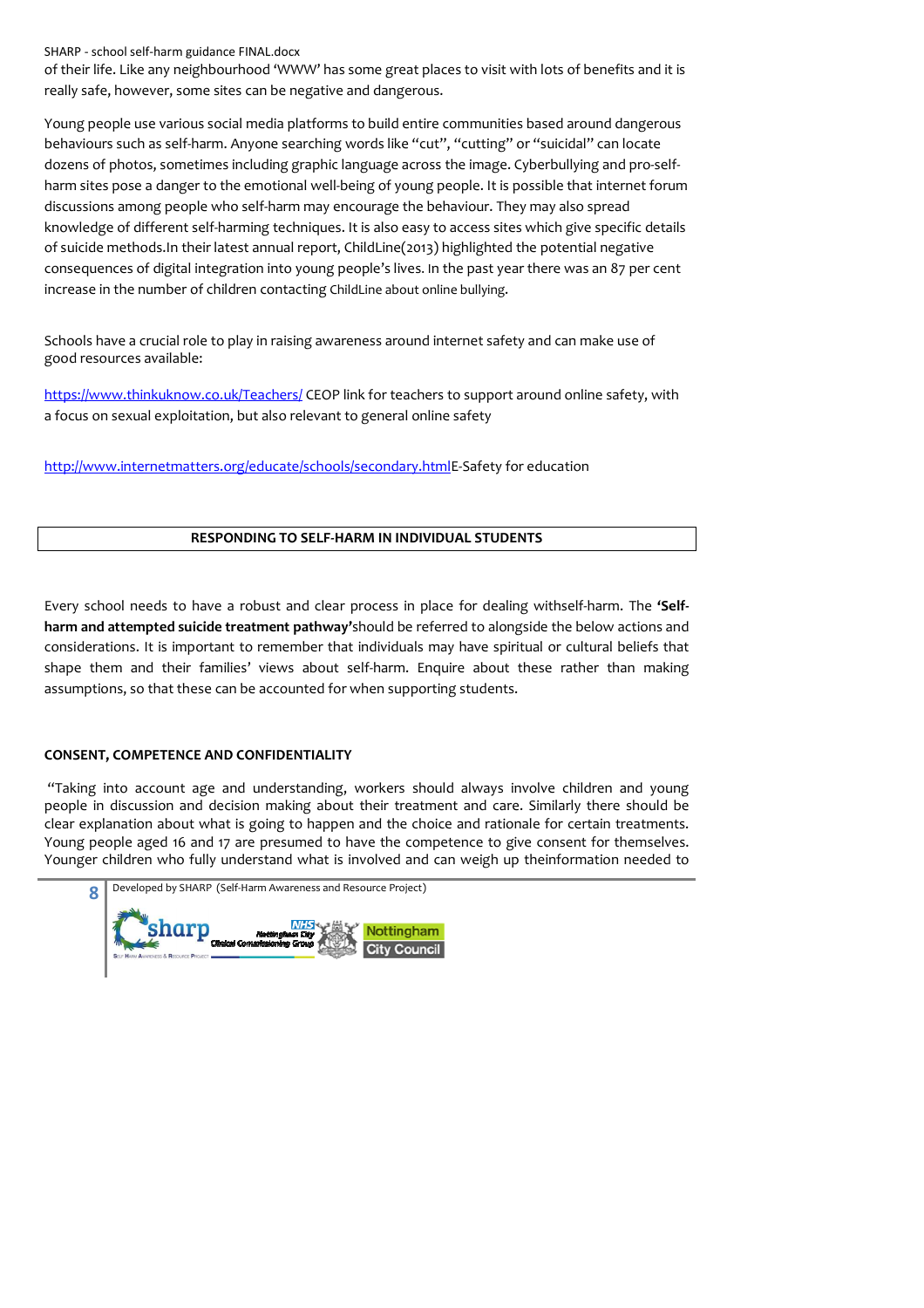make a decision can also give consent to their own treatment, although their parents will usually and ideally be involved. In other cases, someone with parental responsibility must give consent on the child's behalf. Information may be required from parents and carers or friends but in most cases the young person's agreement would be required before information is shared. Information would only be shared without consent when:

- They are at risk of harm from other people
- They require urgent medical treatment
- They present a risk of harm to others
- They are at risk of serious injury to themselves

Further advice and support can be obtained from individuals with a designated safeguarding and/or with reference to organisational protocols." (NCSB and NSCB March 2014 'Children and Young People who Self-harm: Interagency guidance')

The *initial person* who becomes aware of the self-harm needs to:

- Remind the student of Confidentiality as well as considering their consent and competence in relation to information sharing in the context of Safeguarding procedures
- Remain calm
- Acknowledge what the student has shared or done
- Let them knowthey are not alone and there is help available
- Students will not always know the underlying reasons that lead them to self-harm so instead of asking "why?" which can appear judgemental or interrogatory, you could say something like "are there things you are finding hard to cope with at the moment?"
- Take the student to a safe calm space and liaise with the Designated Person/Safeguarding Officer so that the 'self-harm and attempted suicide treatment pathway' can be followed. Explain and involve the student in the next steps to empower them and encourage their autonomy
- Ensure that the initial person accesses the support they may need following the support they have offered to the student
- Consider and action any safeguarding issues or disclosures that are made

#### The *designated person*

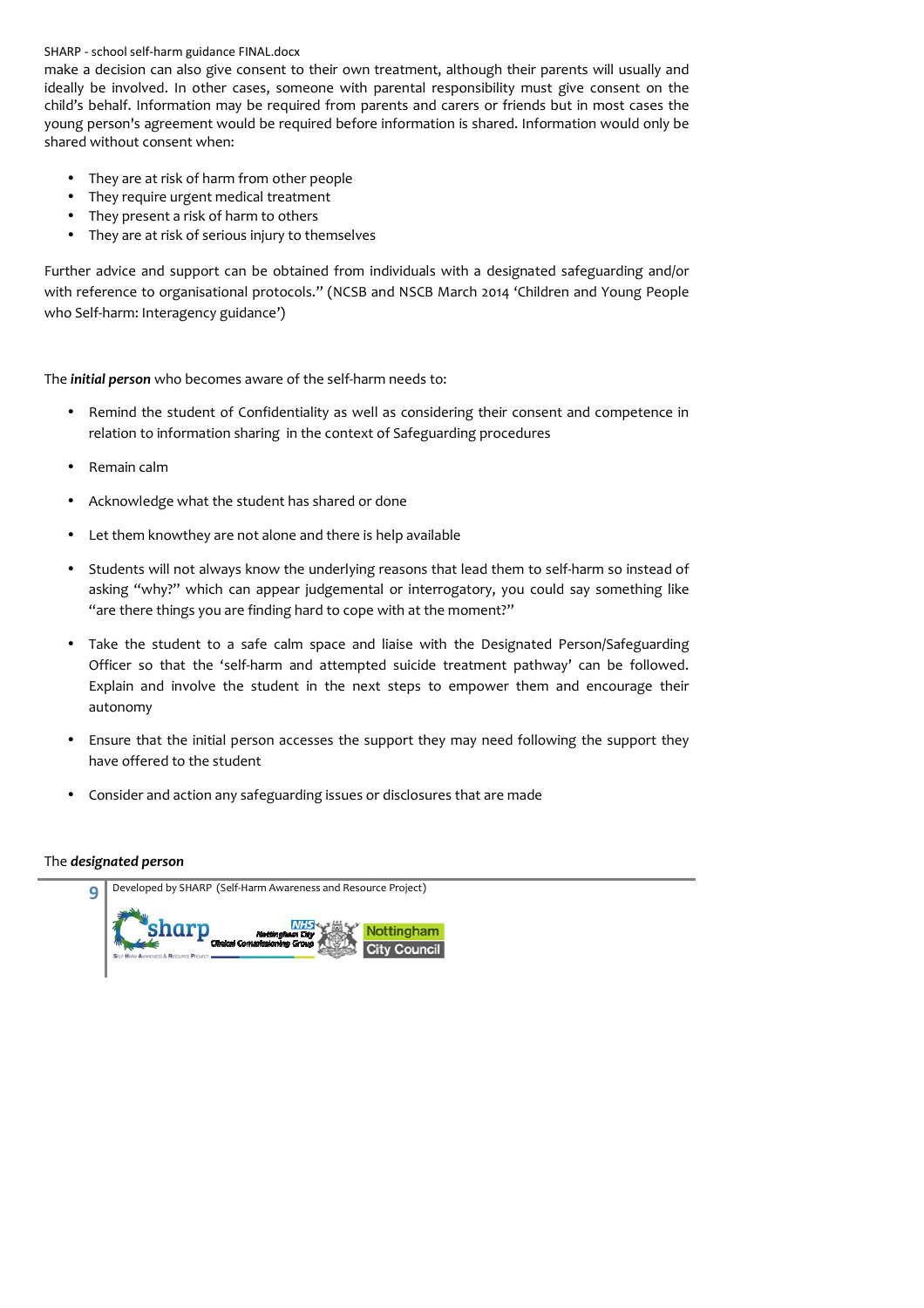School need to identify who will fulfil this role and as far as practically possible ensure consistency to maintain effective support for students and staff. Examples could include the Safeguarding Officer, a mentor or a Head of Year**.** 

Once the designated person has been informed of any self-harm or concerns about suicidality:

- Support the initial member of staff in establishing whether any immediate medical attention is needed, and facilitate actionning this
- Liaise with the Safeguarding Officer, parents/carers and CAMHS staff as necessary to ensure the student is fully supported
- Ensure that incidents and events are recorded
- Consider and action any safeguarding issues or disclosures that are made

#### **Involve parents/carers by:**

- Complying with Safeguarding policies and procedures and assessing the appropriateness of parental involvement
- Discussing with the student how the parent will be informed
- Informing the parents/carers and acknowledge their initial responses, which may not always be positive. They may be shocked and may not have any understanding of self-harm.
- Provide them with key messages that self-harm is usually a way of coping and that there is support available for the student
- Inform parents/carers to store medicines/chemicals securely
- Inform parents/carers to encourage their child to spend time with them and take part in positive activities
- Inform them of any additional safety measures agreed as part of the student's safety plan

# **SUPPORT FOR STUDENTS WHO SELF-HARM**

#### *School* **can:**

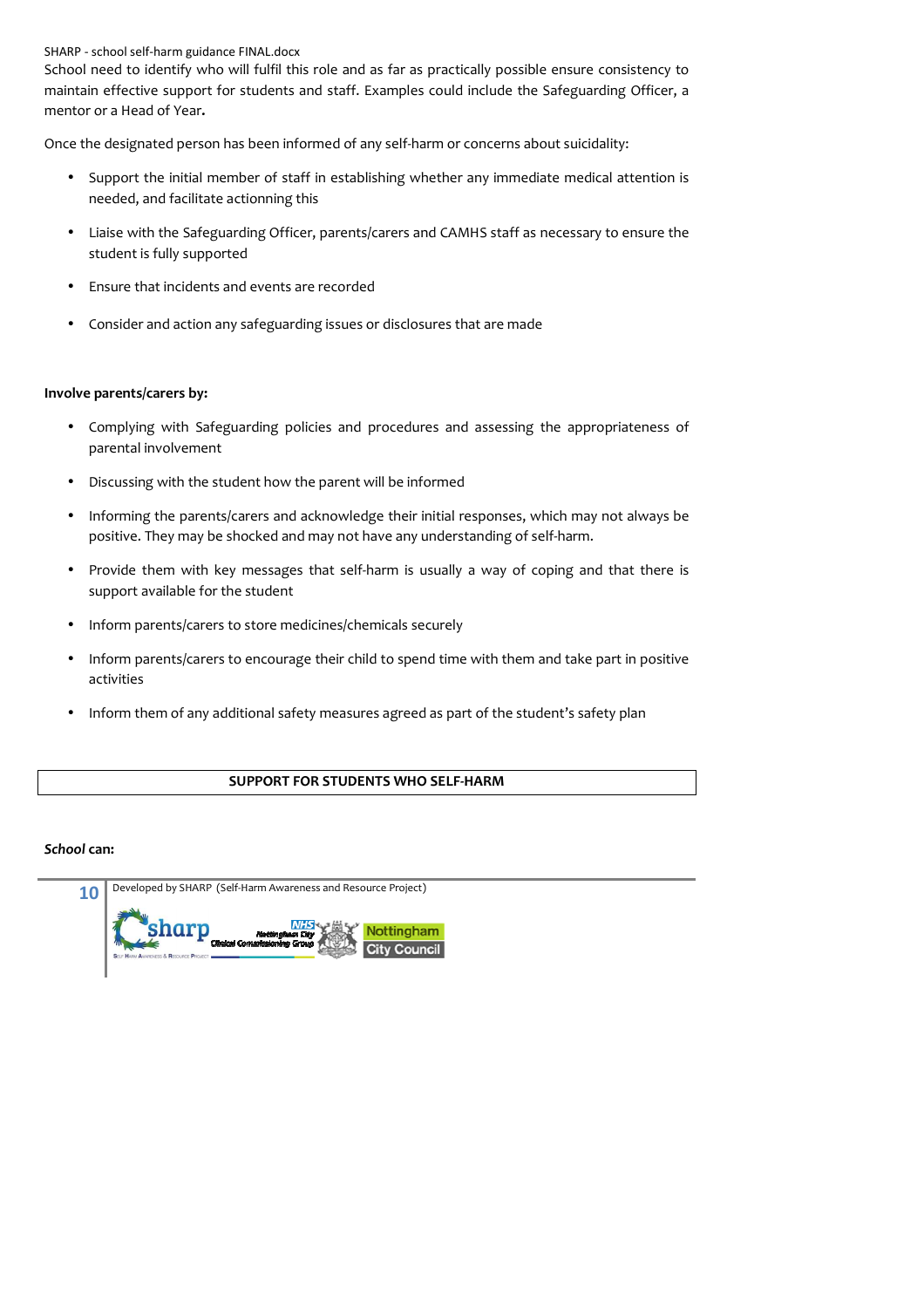- Ensure the student knows when and where they can see the **School Nurse/First Aiders** if they have future concerns (notices with relevant staff names and availability are a useful measure)
- Offer for a member of staff (significant adult) to have a **regular check-in and check-out** with the student at a frequency that will meet their needs. The purpose of these is for the student to have contact with an adult at the school, who can show that they are concerned about the student and provide containment to the student by asking a few simple questions. For example, "Hello, how are you? What are you looking forward to..?" "How have things been today?"
- Offer a **Time Out card** to the student with a **designated safe space**, where a staff member is available, for the student to go to deal with how they are feeling. The exact circumstances for use can be negotiated with the student
- Activate a **'Wellbeing card'** / daily report card for a student. This needs to be separate from reports for other school purposes such as managing disruptive behaviour, and focus on positive aspects about a student or what they have achieved. School staff can write a comment on this from their contact with the student, who can then take it home for parents to sign it before it is returned to school. In this way, students gain positive social reinforcement which may build their self-esteem
- Many schools have **counsellors or mentors** and this support can be offered to students
- Consider supportive arrangements to **promote participation in school activities** which account for the self-harm. For example, making arrangements so that appropriate clothing can be made so that wounds are not on display particularly in Physical Education lessons.
- Provide the student with **information** about support services / resources including the 'Me-Source' booklet for young people available from the SHARP team
- Consider **further support**by using a Common Assessment Framework (CAF), referring to other services for example, CAMHS,make a referral to the School CAMHS drop-in or the school SHARP clinic.

#### **PARENTS AND CARERS**

Helpful messages you can communicate to parents and carers:

It can be upsetting to find out that someone you care about is harming themselves. You may worry that it is your fault, or think that you should have noticed something is wrong, or find it hard to understand.

| Developed by SHARP (Self-Harm Awareness and Resource Project)           |  |
|-------------------------------------------------------------------------|--|
| Nottingham<br>Nottingham City<br>Cinical Commissioning Group<br>Council |  |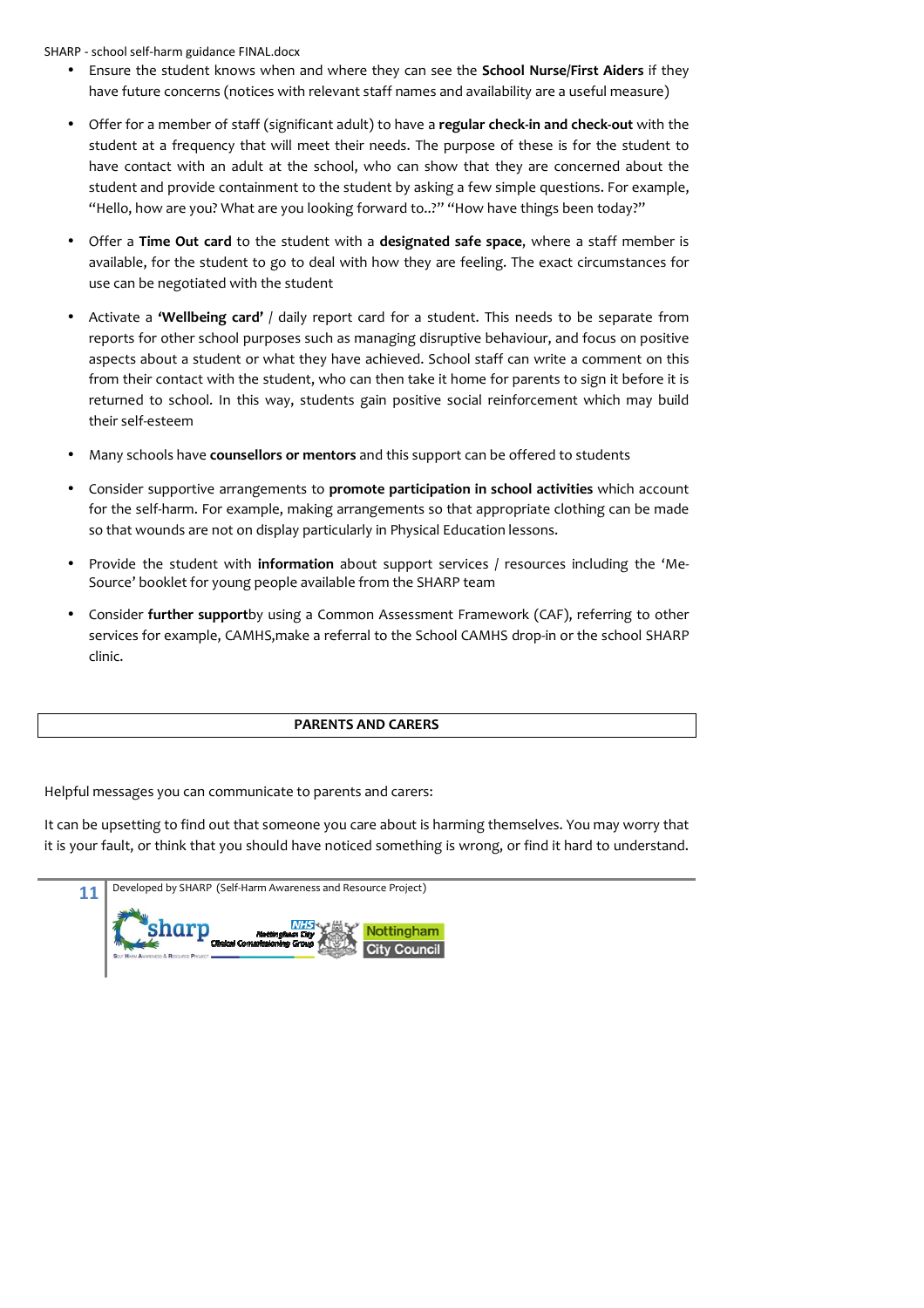These are normal reactions to have and it is important to think about who can support you so that you can support your child.

What your child needs from you is:

Acceptance – they are doing the best they can right now

Keeping an open mind

Making time to listen to them and trying to understand their point of view – you may not agree with it but you can acknowledge it

Encouragement to find other more positive ways of coping with difficulties and involving them in family life

**Young people can recover from self-harm and need acceptance and support to find more positive ways of coping. Not all young people will stop straight away, and a small number may never stop. However there is always help available for them.** 

**FRIENDS**

If another student has shared information that has alerted school staff a student is self-harming or there are concerns about suicidality, it may help for them to hear the following messages:

It can be upsetting to find out that someone you care about is harming themselves. You may worry that it is your fault, or think that you should have noticed something is wrong, or find it hard to understand.

You have done the right thing by letting (staff member) know as this will mean your friend can get the help they need. They might not be happy with you to start with, but this doesn't change the fact that you havedone the right thing.

Because self-harm and suicidality are complex issues, it will be best for professionals to support your friend. It's not up to you to fix things for them, however, you can carry on being a good friend to them. If you have any more worries you can talk to (staff member).

Provide friend with useful agencies and resources as well and consider whether they need further support in their own right.

#### **STRATEGIES FOR MANAGING AND PREVENTING CONTAGION OF SELF-HARM**

| 12 | Developed by SHARP (Self-Harm Awareness and Resource Project)                                           |
|----|---------------------------------------------------------------------------------------------------------|
|    | Nottingham<br>Nottingham City<br>Cinical Commissioning Group<br><b>Council</b><br>unes & Resnuence Pan. |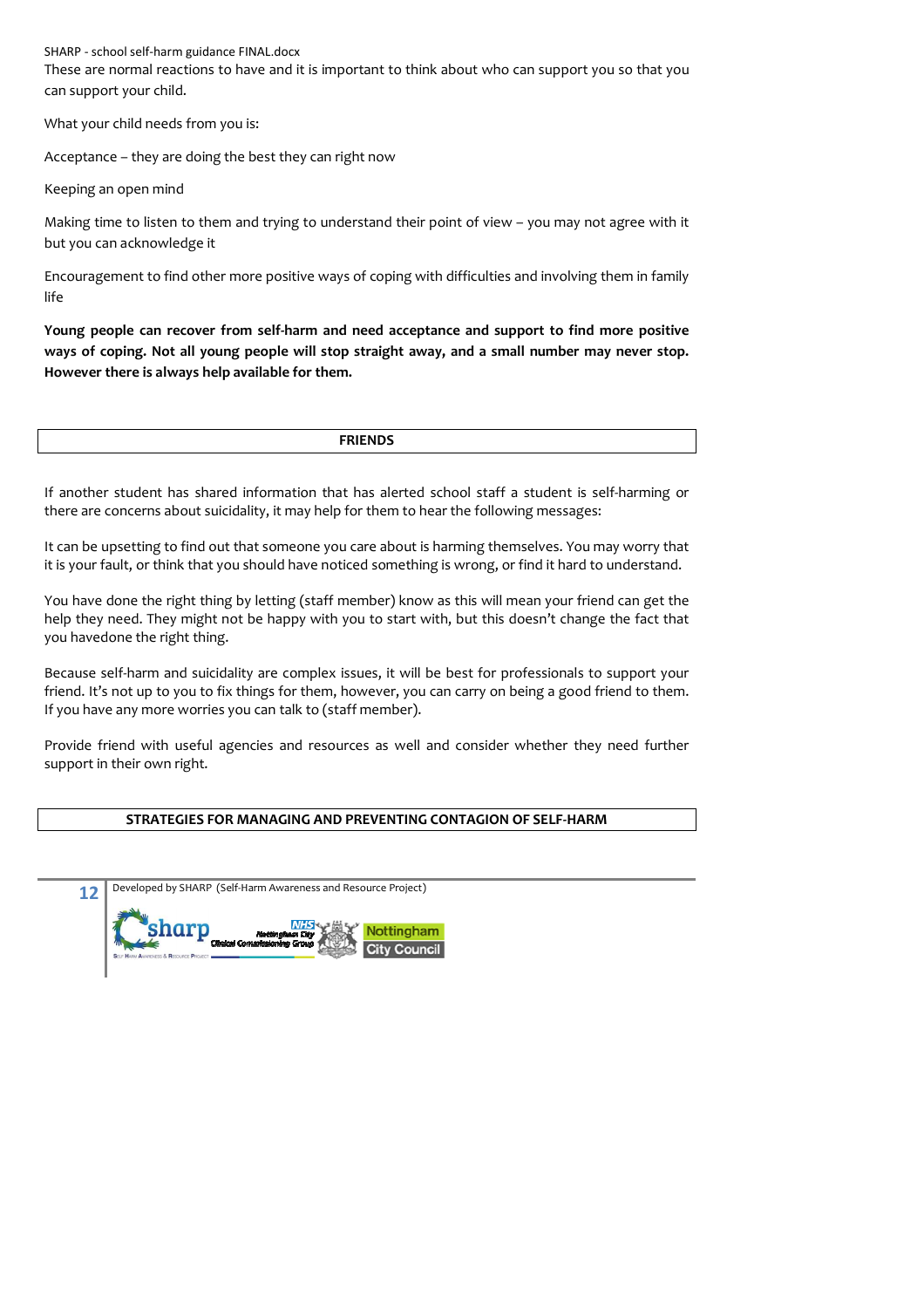Contagion refers to occasions where groups of students known to each other may consciously or not, encourage others to self-harm. Competitive elements can exist with the risk that other students are encouraged to continue or escalate this behaviour. Whilst individual students need support, as selfharm is not a healthy coping strategy it is important that students do not encourage each other to behave in this way. To address concerns about actual or possible contagion, the following steps can be taken:

1. Designated person/staff leadership teams to identify the high risk students who may be involved in this behaviour

2. High risk students to be given the opportunity to share what they feel they need and are not getting so that this can be addressed

3. Designated person to explain to students that they are hurting their peers by communicating about self-harm to others. Encourage the student not to talk to peers about their self-harm but to talk with the key person, teachers, professionals and family

4. Students could be asked not to appear in school with visible wounds or scars as these visible reminders may also trigger their peers to start self-harming

5. In rare cases, students may have to be dealt with through a discipline procedure if providing selfharm tools to another student

Refer to Appendix  $1 - 3$  (pg 15-17) to support the student. Further support can be accessed from Tier 2 CAMHS if there are concerns around contagion.

#### **ACTS OF SIGNIFICANT SELF-HARM RESULTING IN DEATH**

Schools will need to refer to their internal Individual Disaster Recovery Plans alongside the guidance below.

Clear communication across school is paramount so that students, staff and affected families are effectively supported. It is important that families' wishes are respected and they are included in relevant decisions about responses to the death. Bear in mind that it can take many months for inquests into death to occur, and therefore the school may need to clarify that the death is being *treated as a suicide* prior to the inquest finding. Factual but limited information about what has happened could be shared as appropriate to age and stages of development including additional needs. The school need to bear in mind that contagion often occurs following a death being treated as a suicide and implement appropriate measures to manage this.

| 13 | Developed by SHARP (Self-Harm Awareness and Resource Project)                              |
|----|--------------------------------------------------------------------------------------------|
|    | <b>NHS</b><br>Nottingham<br>Nottingham City<br>Cinical Commissioning Group<br>City Council |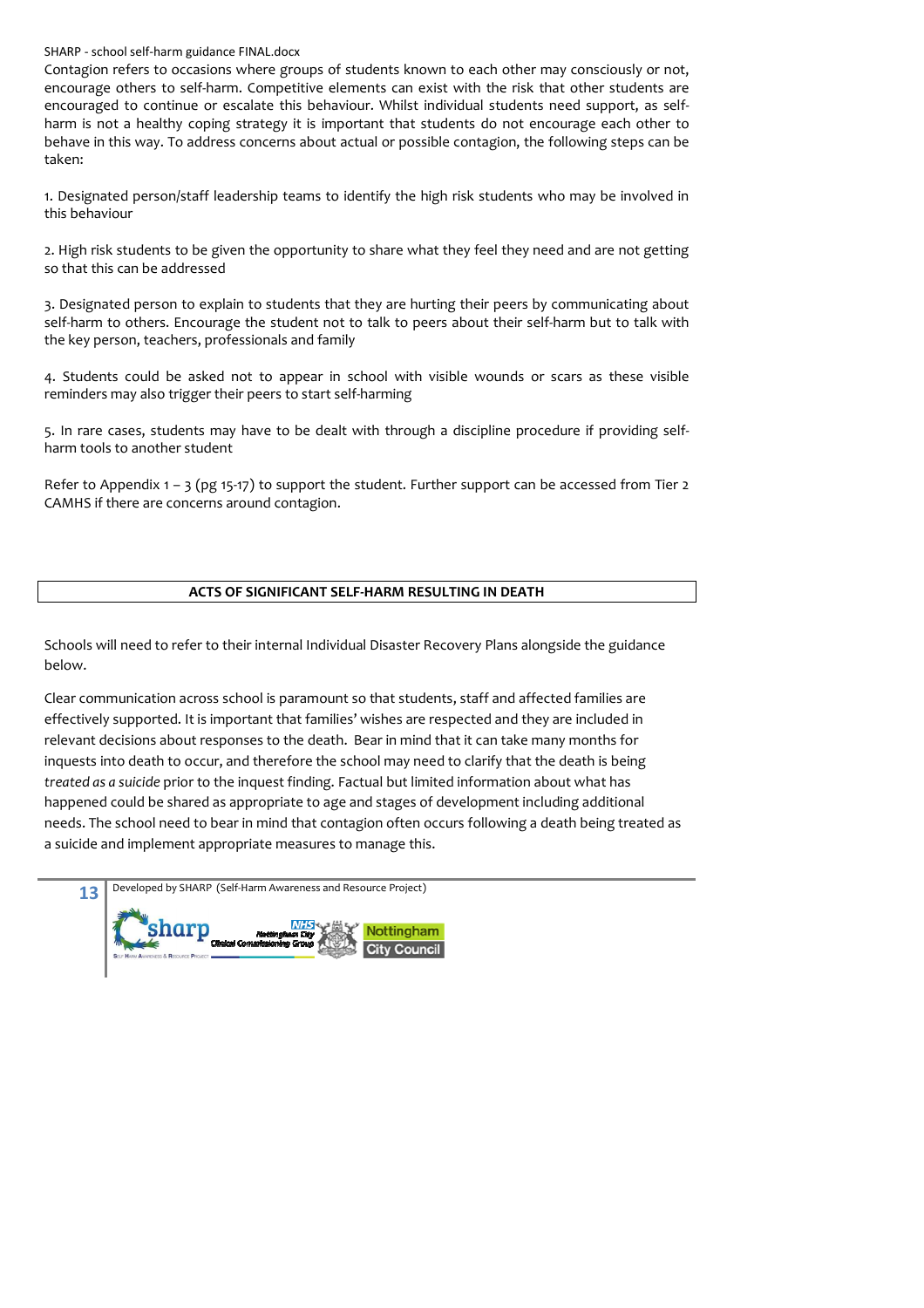#### **Helpful communication points**

- Provide and reinforce facts rather than rumours and speculation. It is not useful to include details of the death itself, or details of any suicide notes as suicide is a complex issue. Additionally, speculating about the motives for the death can be unhelpful.
- It is important to use terms such as death / dying, rather than euphemisms which could be confusing for students.
- Provide an understanding that death is a permanent state and that different religious and cultural views shape understandings of any afterlife
- Using open questions when first responding to people's responses can enable them to explore how the death has impacted them, which is likely to be complex. Eg. When did you…? Where did that happen? What did you...? How did that feel…?
- The question Why? can be loaded and appear critical leading to defensive responses so is not always helpful. Reframing the question such as What led to you…? Can be more helpful
- Provide an exploration of normal and varying responses to death
- Provide information regarding access to support both within and outside the school community
- Missing You- Helping Children and Young People see beyond bereavement' can be referred to for guidance

http://www.nottinghamhealthyschools.org.uk/downloads/resources/missing\_you[1].pdf

#### **Staff well-being point**

Staff involved in this work are advised to clear their diaries for up to 2 days and to make sure they have a colleague/ partner they can talk to about their day as well as the manager. This work is intensive and emotionally challenging and therefore the well-being of staff is important.

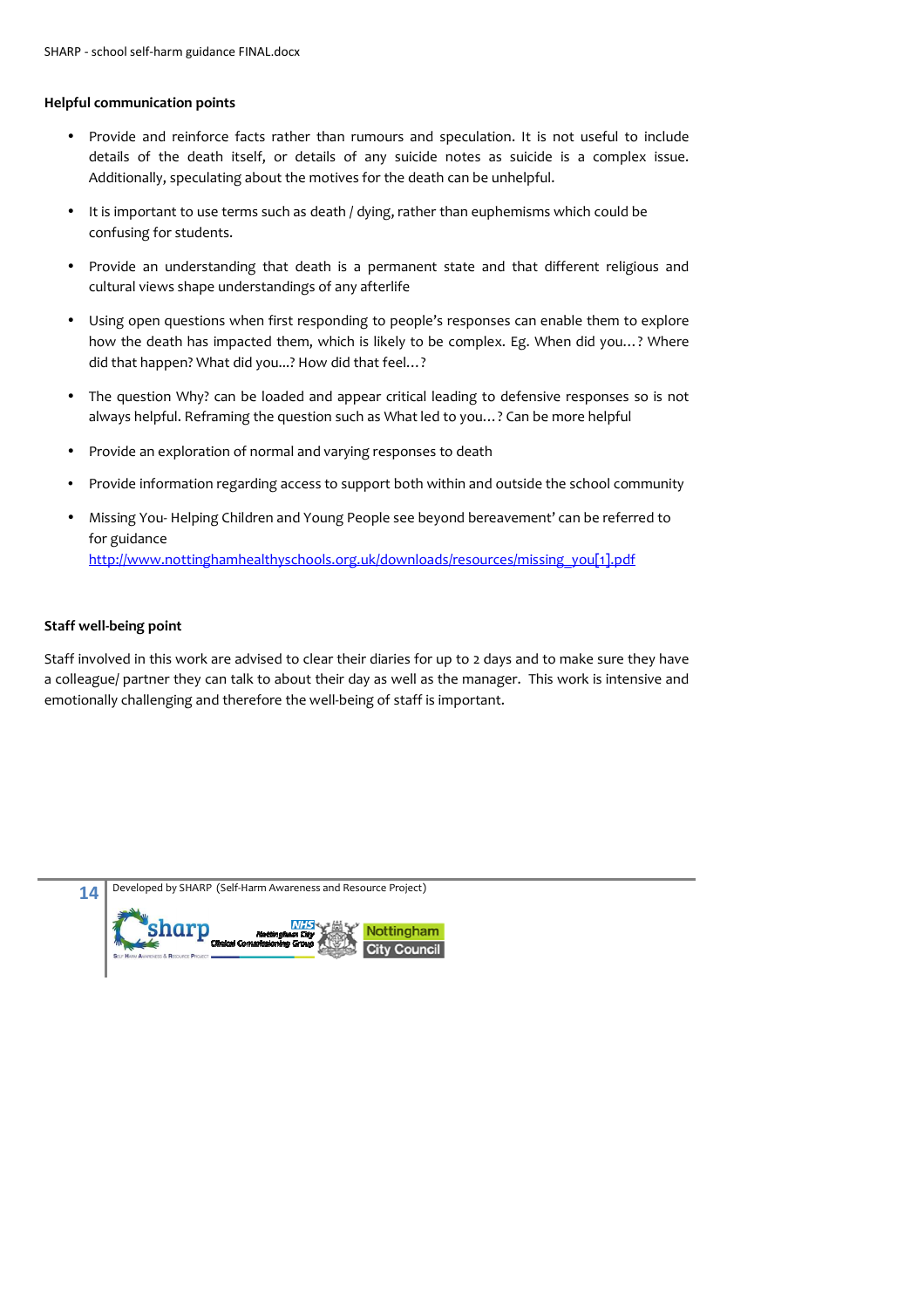# **Appendix 1 –** Self-harm and attempted suicide treatment pathway

**This is for guidance purposes and must be used in conjunction with professional judgement and decision making at each point. At all levels of risk ensure compliance with Safeguarding procedures and consider the appropriateness of parental involvement. Ensure that incidents and events are recorded.**

|                                                                                                                                                                                                                                                          |                                                                                                                                   | Is medical attention needed immediately?                                                                                                                                      | <b>YES</b><br><b>NO</b>                                                                                                                                                                                                                                                                                                                                                                                                                |
|----------------------------------------------------------------------------------------------------------------------------------------------------------------------------------------------------------------------------------------------------------|-----------------------------------------------------------------------------------------------------------------------------------|-------------------------------------------------------------------------------------------------------------------------------------------------------------------------------|----------------------------------------------------------------------------------------------------------------------------------------------------------------------------------------------------------------------------------------------------------------------------------------------------------------------------------------------------------------------------------------------------------------------------------------|
|                                                                                                                                                                                                                                                          | Determine seriousness of wound/behaviour                                                                                          | Ensure student is taken to a safe calm space once they have shared about self-harm                                                                                            |                                                                                                                                                                                                                                                                                                                                                                                                                                        |
| For superficial<br>wounds:                                                                                                                                                                                                                               | For serious<br>wounds requiring<br>urgent treatment:                                                                              | For overdose / self-<br>poisoning:                                                                                                                                            | For suicidality:                                                                                                                                                                                                                                                                                                                                                                                                                       |
| • Take student<br>to school nurse/<br>first aider for<br>medical<br>treatment<br>• Possible<br>questions:<br>-Where is the<br>wound on the<br>body?<br>-How did the<br>wound happen?<br>-When did the<br>wound occur?<br>- Has it<br>happened<br>before? | • Take student to<br>A&E<br>• Liaise with and<br>inform<br>Designated<br>Person,<br>Safeguarding<br>Officer and<br>Parents/Carers | • Take student to A&E / call<br>emergency services for<br>immediate treatment<br>• Liaise with and inform<br>Designated Person,<br>Safeguarding Officer and<br>Parents/Carers | • If suicidal plans are disclosed, take<br>student to A&E / call emergency<br>services for immediate treatment<br>• Direct to Designated Person /<br>Safeguarding Officer<br>• Inform Parents/Carers and involve<br>in safety planning following CAMHS<br>support<br>• For concerns about suicidality<br>contact CAMHS services for phone<br>support. Cases deemed as high risk<br>will be directed to Tier 3 CAMHS for<br>assessment. |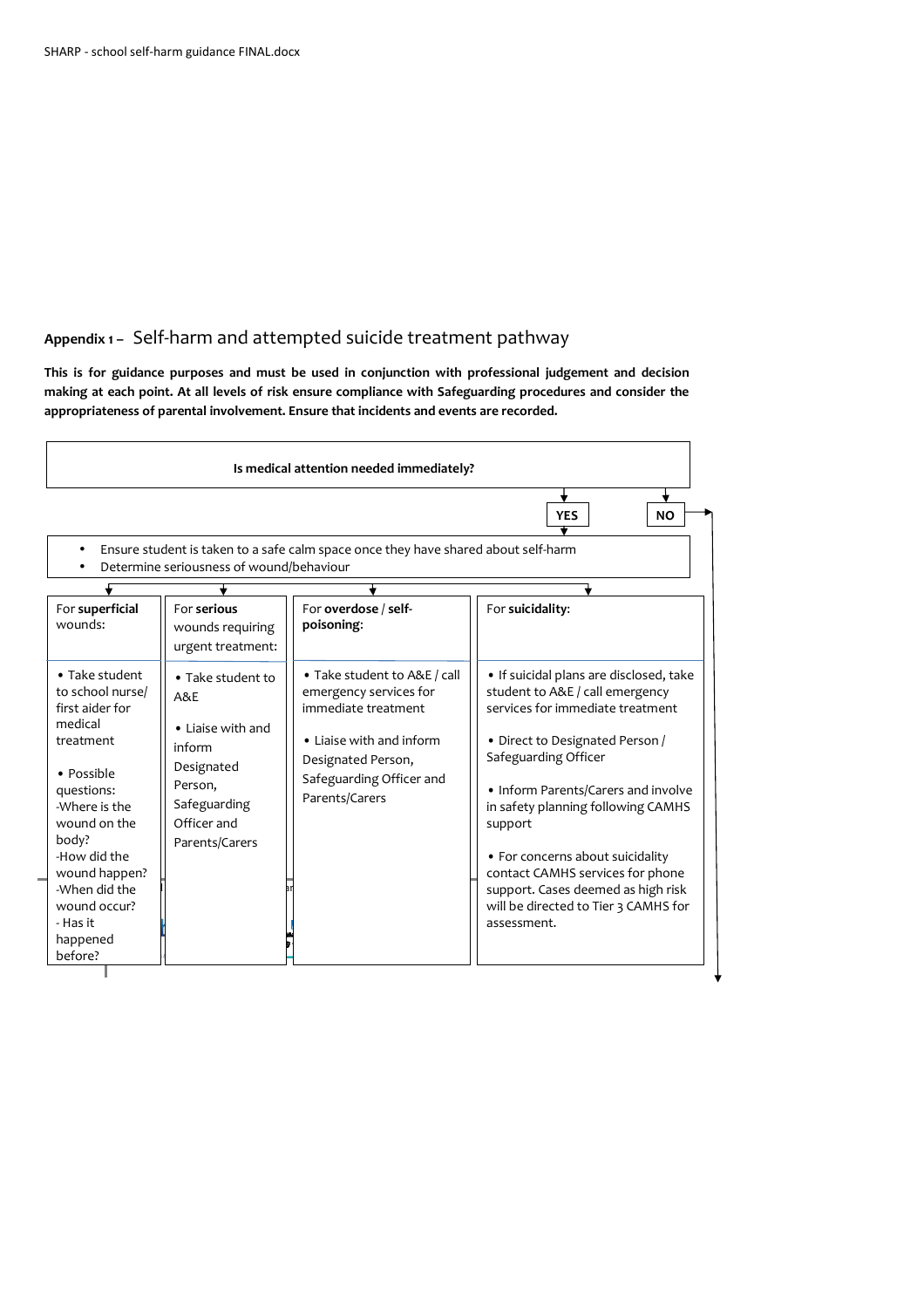|                                                 | see also 'Strategies to support the student'                                |
|-------------------------------------------------|-----------------------------------------------------------------------------|
|                                                 |                                                                             |
| DOB and age:                                    | Staff member & role:                                                        |
| Gender (female, male or transgender):           | Date and time of incident / sharing about self-harm<br>/ suicidal concerns: |
| Sexual Orientation (straight, gay or bisexual): |                                                                             |
| Ethnic Origin:                                  |                                                                             |
| Disabilities / additional needs:                |                                                                             |

Action taken by school staff:

Decision and reasons about whether to contact parents or not:

**16** Developed by SHARP (Self-Harm Awareness and Resource Project) **NHS**<br>Sham City<br>The Group  $\frac{\text{sharp}}{\text{f}}$ Nottingham **City Council**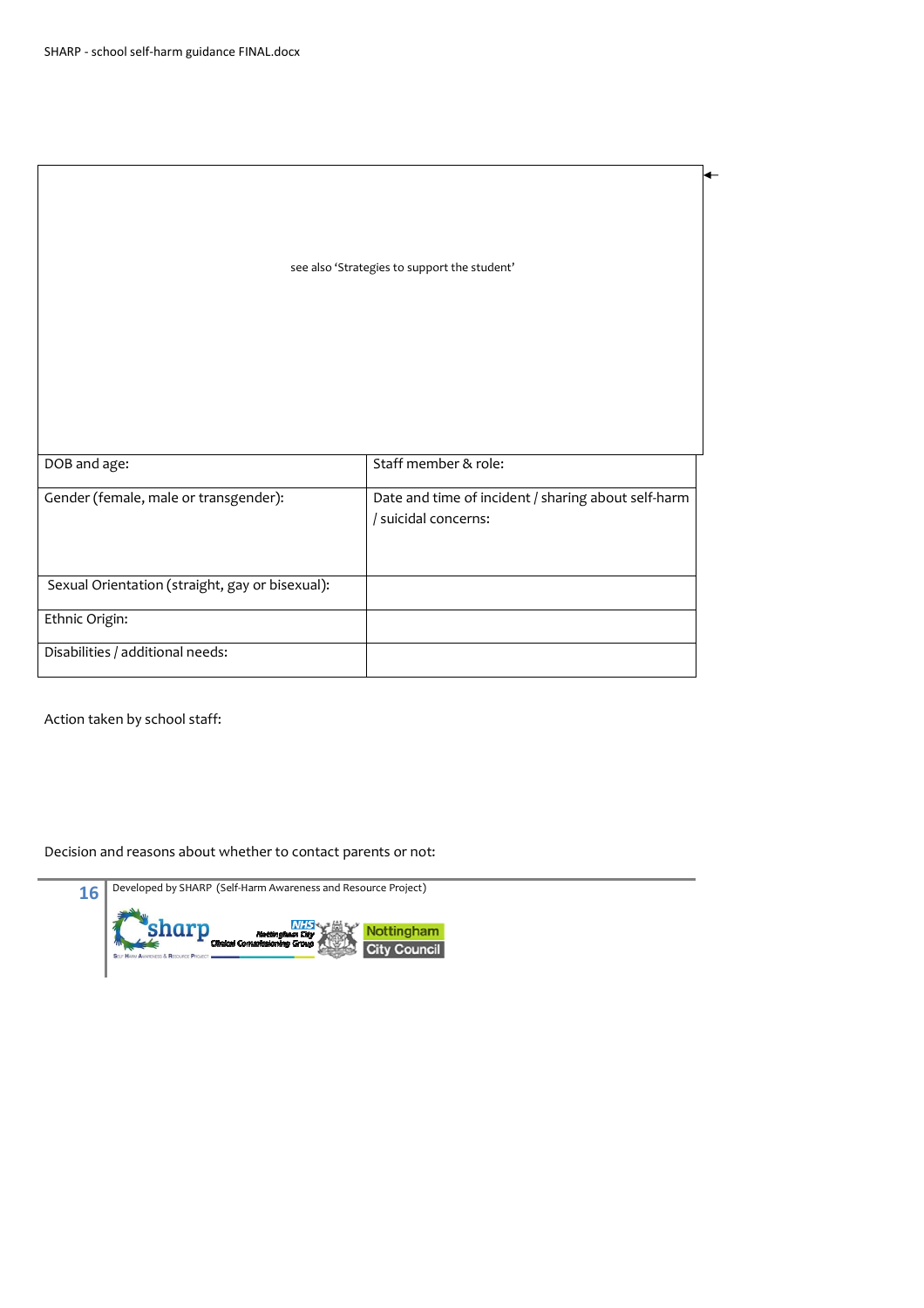Further Recommendations:

Follow-up work done:

# **Appendix 3**

# **AGENCIES and USEFUL RESOURCES**

To be advertised in school for students, parents and staff

| ChildLine                                                                                          | <b>The Site</b>                                                                                                                                                                                                                                                                                              |
|----------------------------------------------------------------------------------------------------|--------------------------------------------------------------------------------------------------------------------------------------------------------------------------------------------------------------------------------------------------------------------------------------------------------------|
| - helpline 0800 11 11 (free, 24 hour access)<br>www.childline.org.uk                               | web:www.thesite.org                                                                                                                                                                                                                                                                                          |
|                                                                                                    | Online guide to life for 16-25 year olds. Straight-talking<br>emotional support is available 24 hours a day. Chat about<br>any issue on our moderated discussion boards and live<br>chat room                                                                                                                |
| Get connected – helpline 0808 808 4994                                                             | <b>Youth Access</b>                                                                                                                                                                                                                                                                                          |
| www.getconnected.org.uk                                                                            | tel. $020\ 8772\ 9900$ (from $9.30\ t0$ 1, and 2 to 5.30)<br>www.youthaccess.org.uk<br>web:                                                                                                                                                                                                                  |
|                                                                                                    | Information on youth counseling                                                                                                                                                                                                                                                                              |
| NSPCC - helpline: adults 0800 800 5000<br>Children and young people 0800 11 11<br>www.nspcc.org.uk | Young Minds- parents helpline: 0800 802 5544 (Monday to<br>Friday 9.30am-4pm on free for mobiles and landlines)<br>www.youngminds.org.uk<br>National charity committed to improving the mental<br>health of all babies, children and young people. Provides<br>information for both parents and young people |
| <b>Samaritans</b> - helpline $08457$ 90 90 90 (24                                                  | <b>Mood Juice</b>                                                                                                                                                                                                                                                                                            |
| hour access)                                                                                       | http://www.moodjuice.scot.nhs.uk/                                                                                                                                                                                                                                                                            |
| www.samaritans.org                                                                                 | The Moodjuice website comprises detailed self-help                                                                                                                                                                                                                                                           |
|                                                                                                    | guides on emotional health problems                                                                                                                                                                                                                                                                          |
| Free therapy worksheets and Cognitive                                                              | <b>Family Lives</b>                                                                                                                                                                                                                                                                                          |

**17** Developed by SHARP (Self-Harm Awareness and Resource Project)

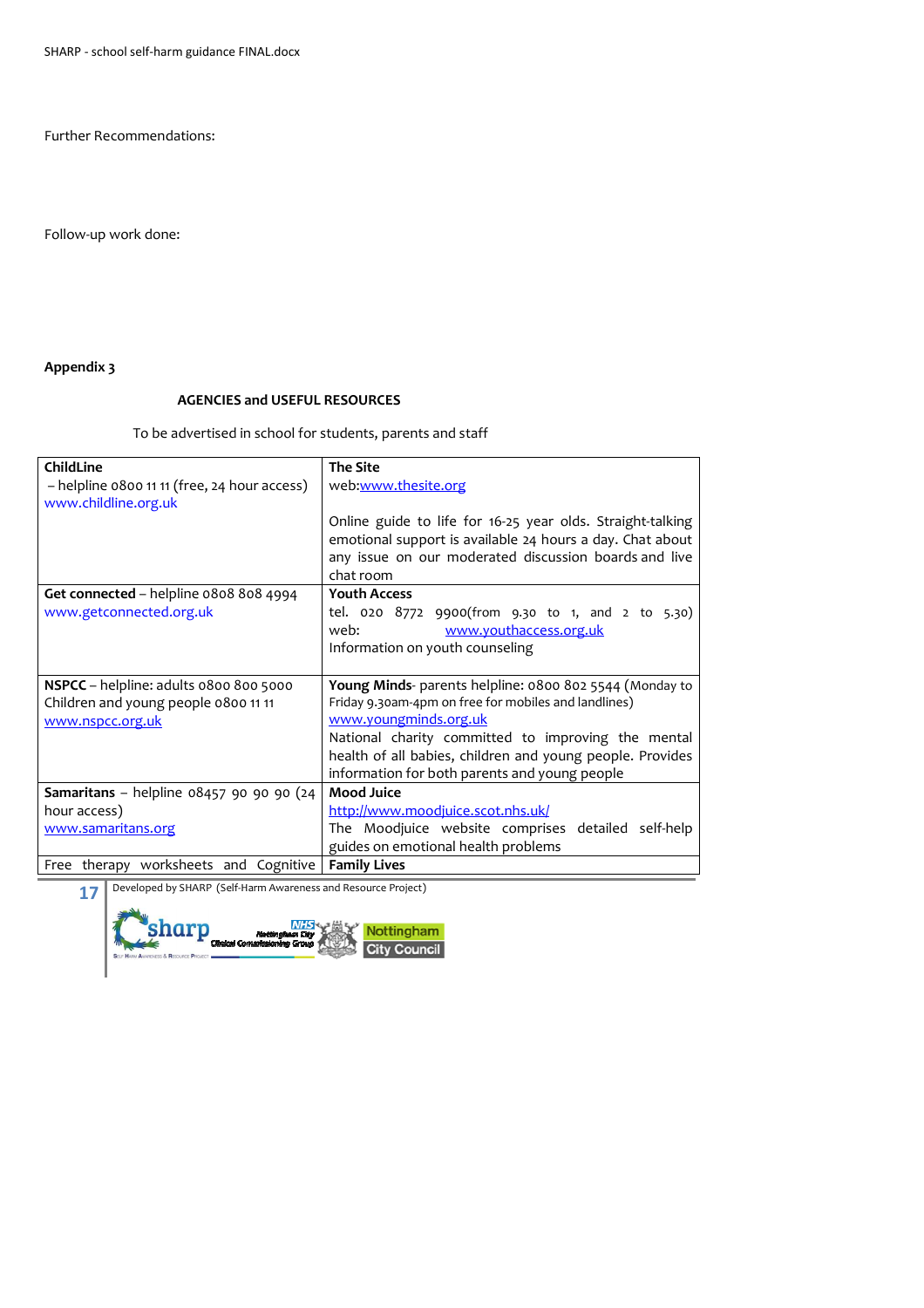| Behavioural Tools www.getselfhelp.co.uk                           | Support to families through helpline, website, email and<br>chat services, befriending<br>live<br>services.<br>and<br>parenting/relationship support groups<br>www.familylives.org.uk<br>08088002222 |
|-------------------------------------------------------------------|------------------------------------------------------------------------------------------------------------------------------------------------------------------------------------------------------|
| Kooth – free online and face-to-face<br>counselling www.kooth.com | www.lifesigns.org.uk                                                                                                                                                                                 |
| PAPYRUSwww.papyrus-org.uk and<br>HOPELineUK-0800 0684141          | CAMHS SHARP Telephone consultations for professionals:<br>Every Tuesday 9-11am or Face-to-face consultations for<br>professionals on Fridays 10-11am. Ring on 8764000 to<br>book.                    |
| www.harmless.org.uk                                               |                                                                                                                                                                                                      |

#### **Appendix 4**

# Distraction and Coping Strategies

# **Here are some ideas for you to try. Remember it will take time to find what works for you!**

- Ice Cubes hold onto small pieces by themselves to change your body temperature which can also change your emotional state
- 5 minute rule give yourself a time target to delay the act of self-harm and make sure you use a distraction strategy in this time. Over time you can build up more control – promote ability to cope by length of gap between self-harm giving more time to manage distress by being creative

| <b>Bake or cook something tasty</b>                                                                                                                                                            |
|------------------------------------------------------------------------------------------------------------------------------------------------------------------------------------------------|
|                                                                                                                                                                                                |
| Clean (and won't your folks/housemates be pleased!)                                                                                                                                            |
| Craftwork: make things, draw or paint                                                                                                                                                          |
| Dance your socks off                                                                                                                                                                           |
| Eat sweets or chocolate for an instant sugar rush (but be careful of the dip in your mood once it's over)                                                                                      |
| Exercise for a release of endorphins and that feel-good factor                                                                                                                                 |
| Forward plan - concentrate onsomething in the future that you're looking forward to like seeing a friend or going on a<br>holiday                                                              |
| Go for a walk (preferably further than the local pub)                                                                                                                                          |
| Go online and look at websites that offer you advice and information                                                                                                                           |
| Hang out with friends and family                                                                                                                                                               |
| Have a bubble bath with lots of bath bombs fizzing around you                                                                                                                                  |
| Have a good cry                                                                                                                                                                                |
| Hug a soft toy                                                                                                                                                                                 |
| Invite a friend round                                                                                                                                                                          |
| Join a gym or a club                                                                                                                                                                           |
| Knit (it's not just for old people)                                                                                                                                                            |
| <b>Listen to music</b>                                                                                                                                                                         |
| Moisturise<br><b>MUISLUIST Developed by SHARP (Self-Harm Awareness and Resource Project)<br/>Musid: Singing, playing instruments, listening to (basically making as much noise as you can)</b> |
|                                                                                                                                                                                                |
| Open up to a friend or family member about how you are feeling                                                                                                                                 |
| Pop bubble wrap <sup>Sh</sup><br>Nottingham                                                                                                                                                    |
| Phone a helpline of a friend China Commissioning Group<br>Counci                                                                                                                               |
| Play computer games RESOURCE PROJECT                                                                                                                                                           |
| <b>Play with a stress ball or make one yourself</b>                                                                                                                                            |
| Read a book                                                                                                                                                                                    |
| Rip up a phone directory (does anyone actually use them these days?)                                                                                                                           |
| Scream into an empty room                                                                                                                                                                      |
| Shop 'til you drop                                                                                                                                                                             |
|                                                                                                                                                                                                |
|                                                                                                                                                                                                |
|                                                                                                                                                                                                |
|                                                                                                                                                                                                |
|                                                                                                                                                                                                |
|                                                                                                                                                                                                |
|                                                                                                                                                                                                |
|                                                                                                                                                                                                |
|                                                                                                                                                                                                |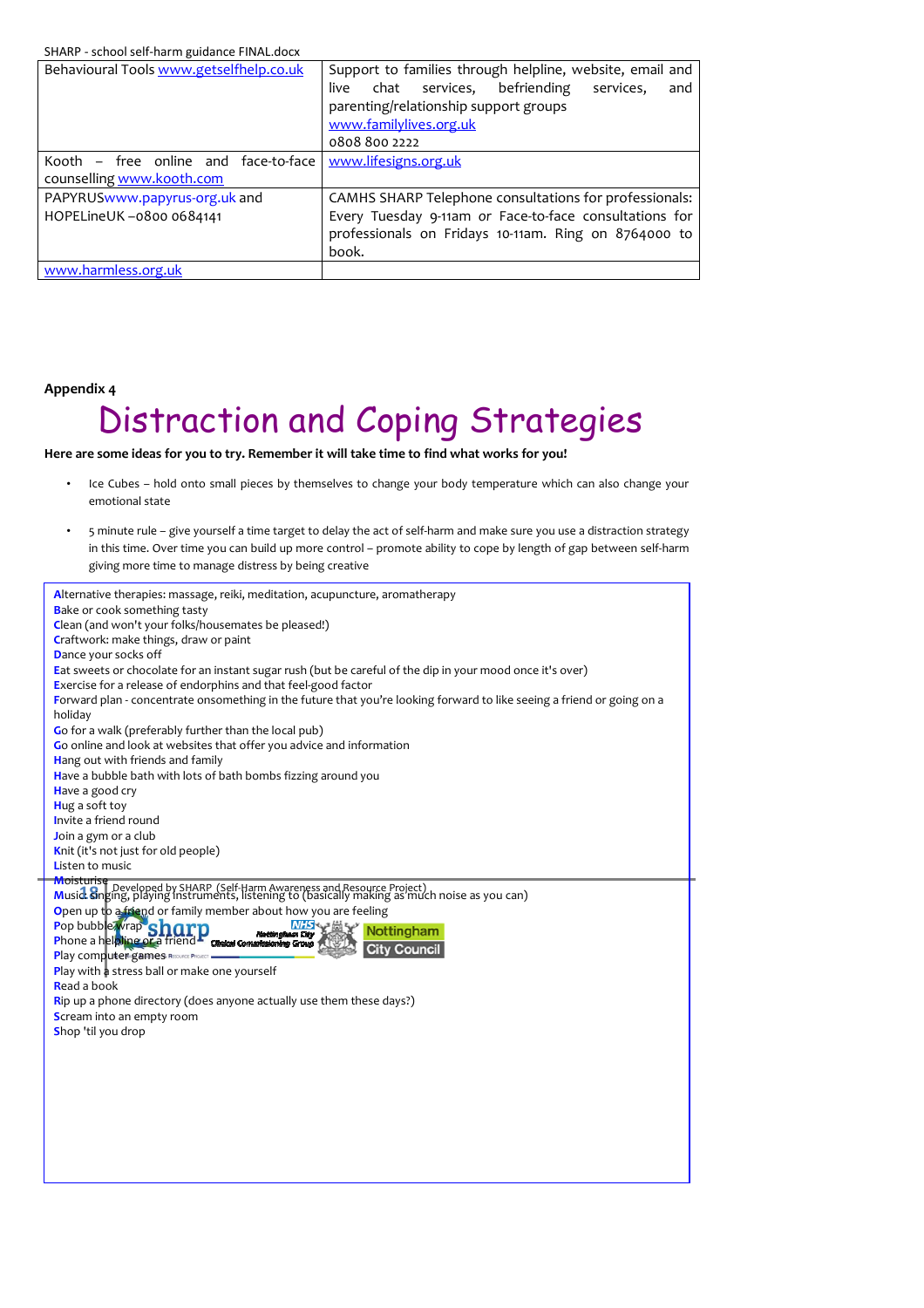#### **RELATIONSHIP TO OTHER POLICIES**

This guidance should be read in conjunction with other relevant policies which include but are not limited to:

Safeguarding policies and procedures

Anti-bullying policies

Health and Safety

Nottingham City and Nottinghamshire Safeguarding Children Board (updated March 2014) 'Children and Young People who Self-harm: Interagency guidance'

Special Educational Needs

#### **REFERENCES AND FURTHER READING**

BBC [online] [2015] "Schools 'struggling to cope' with students selfharming"http://www.bbc.co.uk/newsbeat/30695657

ChildLine(2012) 'Saying the unsayable'NSPCC: London